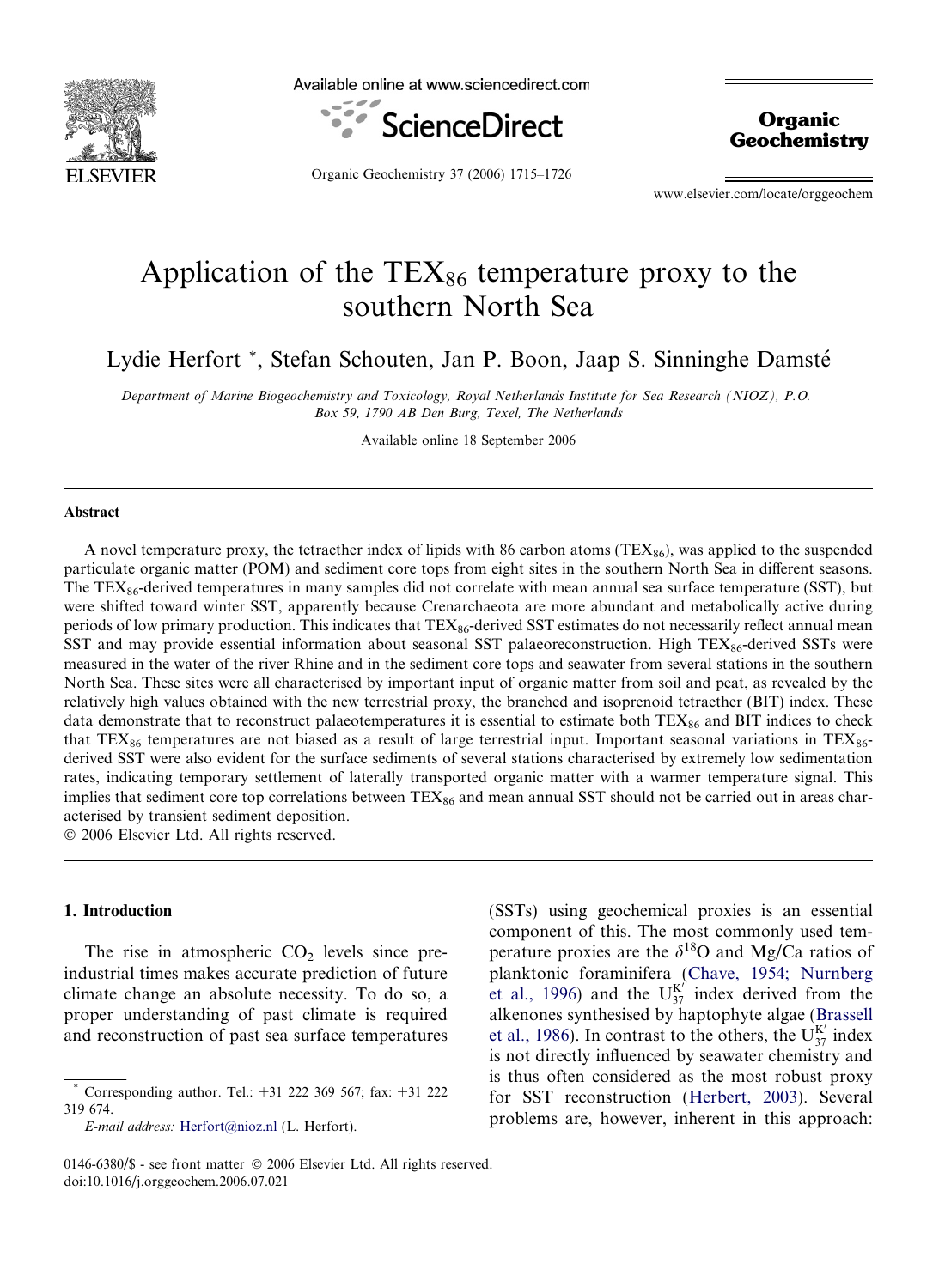<span id="page-1-0"></span>why the degree of saturation of these storage lipids is adjusted according to growth temperature is unknown [\(Eltgroth et al., 2005](#page-10-0)); the effects of oxic degradation and shifts in species distribution through time are still undetermined; alkenoneproducing organisms are not evenly distributed throughout the surface of the oceans [\(Herbert,](#page-10-0) [2003](#page-10-0)).

Recently, [Schouten et al. \(2002\)](#page-10-0) introduced a novel SST proxy, the tetraether index of lipids with 86 carbon atoms (TEX $_{86}$ ). This is based on the temperature adaptation ability of the membrane lipids of non-thermophilic Crenarchaeota that are made up of isoprenoid glycerol dialkyl glycerol tetraethers (GDGTs; Fig. 1). [Schouten et al. \(2002\)](#page-10-0) analysed these GDGTs in sediment core tops sampled from different geographical regions and observed that their relative distribution, expressed as the  $TEX_{86}$ , correlated best with mean annual SST. [Wuchter](#page-10-0) [et al. \(2004\)](#page-10-0) have experimentally demonstrated that marine Crenarchaeota synthesize isoprenoid GDGTs with varying numbers of cyclopentane rings according to the ambient seawater temperature. Analysis of suspended particulate organic matter (POM) from several locations distributed worldwide showed that the  $TEX_{86}$  signals obtained below and above 100 m depth correlated best with mean annual SST [\(Wuchter et al., 2005](#page-10-0)). These



Fig. 1. Structures of GDGTs synthesized by marine Crenarchaeota. GDGT-0 (I) and crenarchaeol (V) are the most abundant membrane lipids and are accompanied by smaller amounts of other isoprenoidal GDGTs (II–IV, VI), used to determine  $TEX_{86}$  values.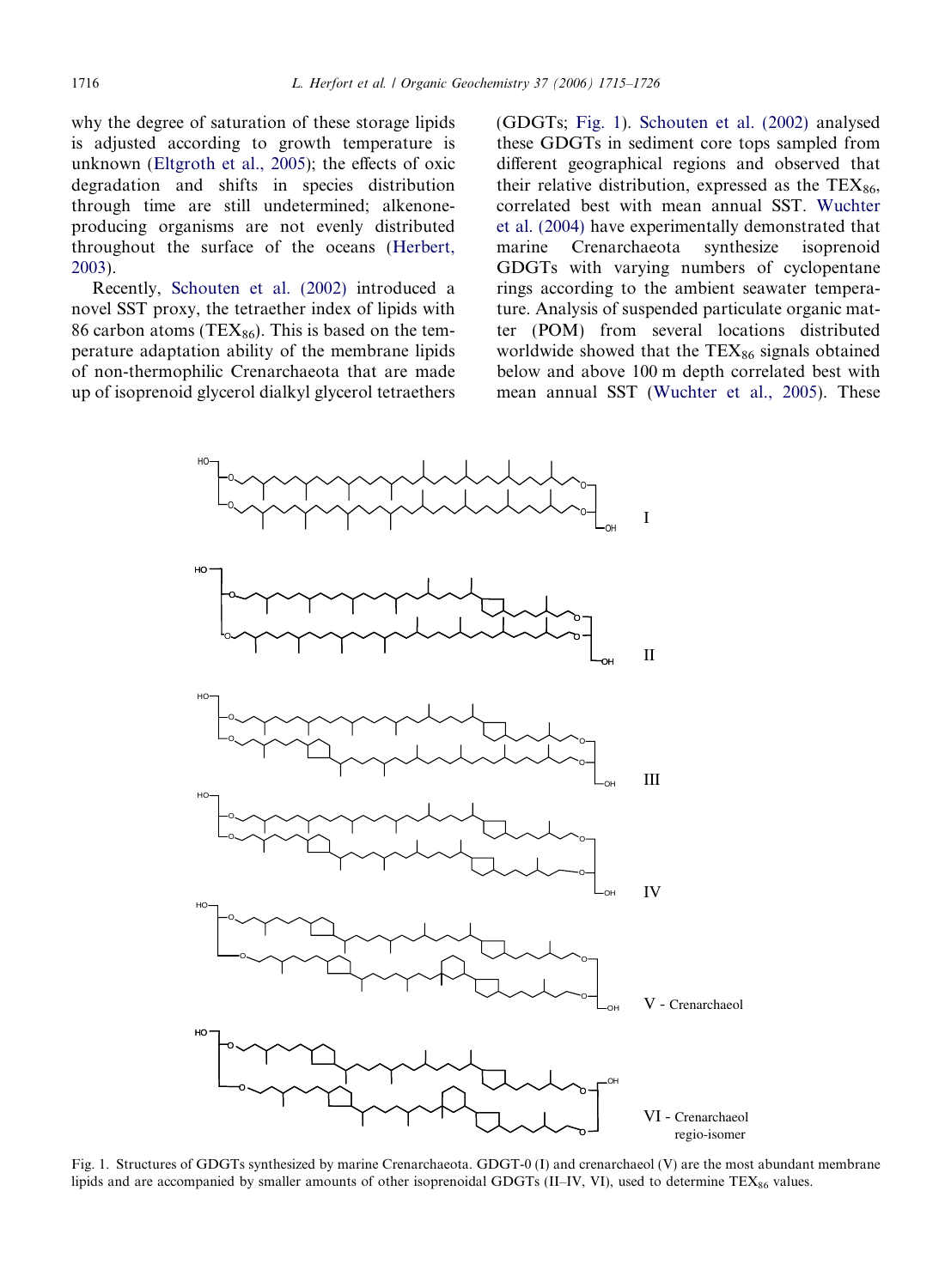correlations were in good agreement with those of the original sediment core top calibration computed by [Schouten et al. \(2002\),](#page-10-0) indicating that, in these settings the sedimentary  $TEX_{86}$  signal primarily predicts the temperature of the upper 100 m [\(Wuchter](#page-10-0) [et al., 2005](#page-10-0)).

Until recently it was unclear how the temperature signal, originating from the surface, reaches the deeper water layers and eventually arrives unchanged in the sediments, yet bypasses the degradation processes in the water column. This was especially puzzling considering that in the open ocean organisms producing these components are also abundant below the photic zone [\(Karner et al., 2001; Sinnin-](#page-10-0)ghe Damsté et al., 2002). Recently, however, [Wuch](#page-11-0)[ter et al. \(2006b\)](#page-11-0) analysed the  $TEX_{86}$  signal of POM in sediment traps deployed at different depths in the Pacific Ocean and the Arabian Sea and showed that at all sites and depths  $TEX_{86}$ -derived temperatures reflected the SST. In the Arabian Sea, the shallow traps at 500 m gave in situ SST with a 3 weeks offset owing to the sinking speed of particles, while deeper traps provided mean annual SST due to lateral transport of particles that created an integrated signal for the whole area. This supports the idea proposed by [Wakeham et al. \(2003\)](#page-10-0) of a tight coupling between active food web (and thus particles and faecal pellet sinking) and GDGT transport. So, all sediment core top and POM data gathered thus far have indicated that the  $TEX_{86}$  is a good proxy for mean annual SST. This was further supported by recent data obtained by [Schouten et al.](#page-10-0) [\(2004\)](#page-10-0), which demonstrated that the  $TEX_{86}$  signal is not affected by water redox conditions.

Two recent palaeoceanographic studies conducted in widely different locations have suggested, however, a seasonal bias in the  $TEX_{86}$  signal. During the recent Arctic Coring Expedition, sediments from the Palaeocene-Eocene thermal maximum interval were retrieved and gave high  $TEX_{86}$  values corresponding to temperatures ranging from 15 to  $22^{\circ}$ C, thus indicating a potential summer bias in  $TEX<sub>86</sub>$  [\(Sluijs et al., 2006\)](#page-10-0). Similarly, reconstruction of palaeotemperature using  $TEX_{86}$  in the western Arabian Sea clearly identified the Antarctic cold reversal [\(Huguet et al., 2006](#page-10-0)). Since the South Pole climatic influence in this region is related to the South West Monsoon that occurs from June to September, this again suggests a seasonal bias in  $TEX_{86}$ . In addition, a sediment core top study carried out in the Angola Basin (Eastern South Atlantic) pointed towards a seasonal temperature signal,

as  $TEX_{86}$  values correlated best with austral winter SST [\(Schouten et al., 2002\)](#page-10-0).

In the present study, we have applied the  $TEX_{86}$ to the seawater and sediment core tops of eight sites in the southern North Sea at different seasons to determine if, in an environment characterized by strong seasonal contrasts and low sedimentation rates, this new proxy gives an annual or seasonal temperature signal. As the Rhine/Meuse is the most important river system flowing into the area [\(de](#page-10-0) [Kok, 1996\)](#page-10-0), TEX $_{86}$  was also applied to suspended POM collected from the Rhine.

#### 2. Materials and methods

# 2.1. Study area

The southern North Sea is a shallow shelf sea (max. depth 50 m, except for a few deeper parts) bordered in the east and south by the European continent and in the west by the British Isles. To the South, it is connected to the North East Atlantic Ocean through the Dover Strait, while the Dogger Bank forms the northern boundary ([Fig. 2\)](#page-3-0). Since the southern North Sea is located in a temperate region, strong seasonal contrasts prevail, with SSTs ranging from 6.5 °C in winter to 15 °C in summer [\(World Ocean Atlas, 1998\)](#page-10-0). It is also a highly dynamic area where several water masses converge [\(Lee, 1980\)](#page-10-0) creating, as a result of geomorphology, tidal motion and predominant westerly winds and an overall anticlockwise current. The interaction between hydrography and topography leads to a lack of net sedimentation and associated burial in the area ([Eisma, 1981; de Haas et al., 1997\)](#page-10-0). In addition, the southern North Sea is strongly influenced by coastal run off, with high freshwater inputs supplied by the main West European (essentially Rhine, Meuse and Scheldt) and British (Thames, Humber, Tees and Tyne) rivers. The Rhine, together with the Meuse in a mixed estuary, enters the southern North Sea through the Rotterdam Waterway (Nieuwe Waterweg) and the Haringvliet. With an average annual discharge of  $2300 \text{ m}^3 \text{ s}^{-1}$  [\(de Kok,](#page-10-0) [1996\)](#page-10-0), it is the most important river flowing into the southern North Sea.

#### 2.2. Sampling

Sampling in the southern North Sea was conducted at eight stations ([Fig. 2](#page-3-0)) during three cruises, with the R.V. *Pelagia* in February 2003 and April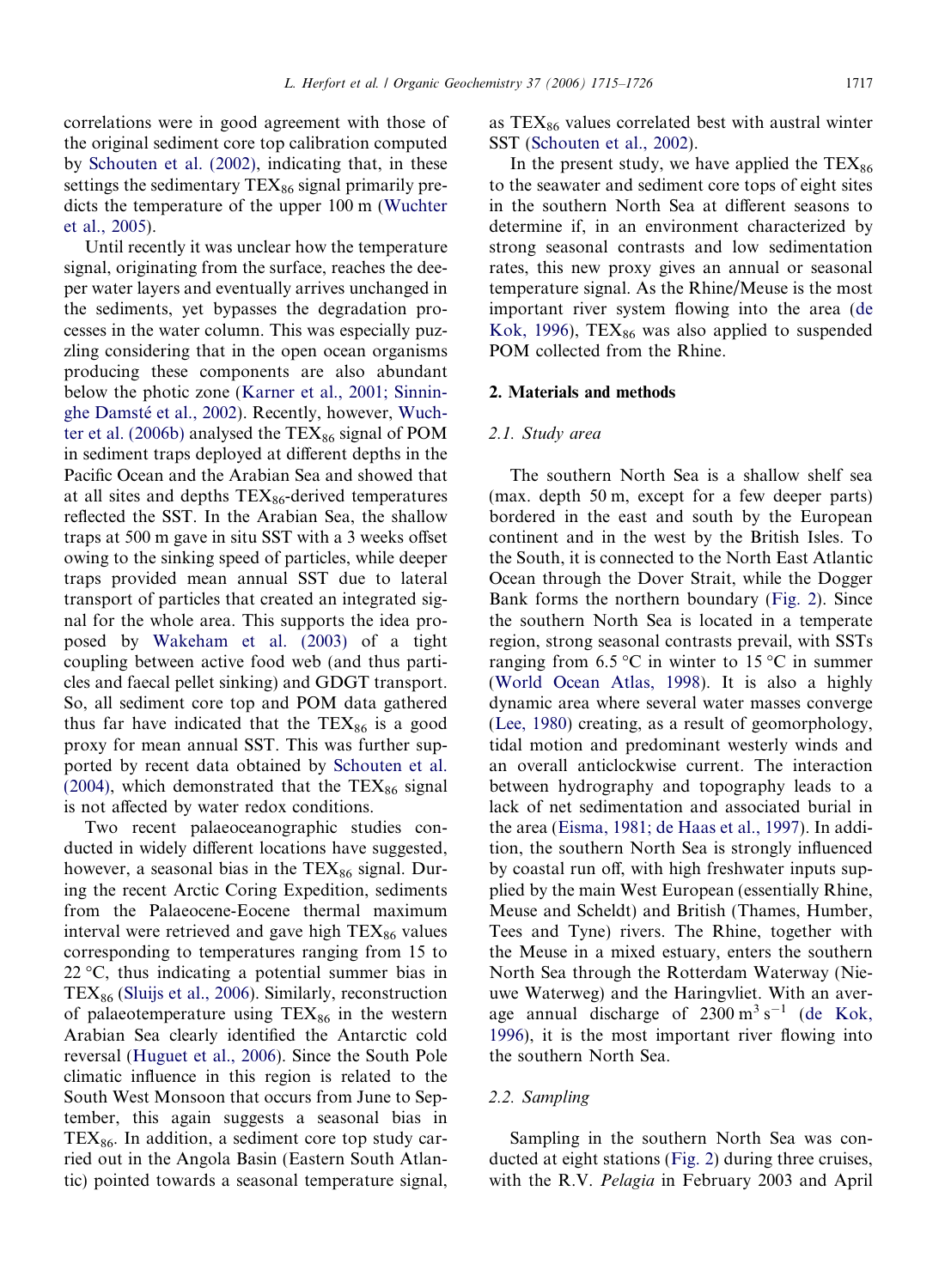<span id="page-3-0"></span>

Fig. 2. Map showing location of sites in southern North Sea and river Rhine. Abbreviations: DC, Dutch coast; CSB, Central southern bight; B14, Breeveertien; SFF, South Frisian front; FF, Frisian front; NFF, North Frisian front; OG, Oyster grounds; DB, Dogger bank; Ma, Maassluis; Go, Gorinchem; Mi, Millingen. The geographical position of Breeveertien was slightly modified to 52°:48'N and 3°:33'E during the spring and summer cruises to ensure sampling in the correct water mass.

2004, and with the R.V. Alkor in August 2004. During the first cruise, seawater was sequentially filtered on to a  $0.7 \mu m$  glass fibre filter and a  $0.2 \mu m$  cellulose acetate filter. This showed that  $\leq 5\%$  of the total amount of lipids was recovered with the  $0.2 \mu m$  filter. Hence, given that cellulose acetate filters tend to cause problems with analysis using high pressure liquid chromatography/mass spectrometry (HPLC/MS) analysis, the  $0.2 \mu m$  filtration stage was subsequently omitted. Seawater was sampled at 2 or 5 m below surface waters and suspended POM was collected by filtering 40 l of seawater on to pre-ashed  $0.7 \mu m$  glass fibre filters. These were kept frozen at  $-20$  °C until analysis. In situ temperatures were measured using a conductivity temperature depth sensor. Depth profiles were always analysed before sampling to ensure that in situ temperatures of sampled seawater were similar to surface temperatures. Surface sediments (top 1 cm) were obtained using a cylindrical box corer (max. length: 55 cm, diameter: 50 cm) equipped with a closing lid. Overlaying bottom water was removed by siphoning and sub-samples were taken by inserting three plastic liners (diameter 7 cm). These were stored upright at  $-20$  °C pending analysis.

Sampling from the river Rhine was carried out in February 2005, midway between each bank, at three locations in The Netherlands: Maassluis (Nieuwe Waterweg, estuary of the Meuse/Rhine), Gorinchem (Boven-Merwede) and Millingen (Rhine, at the Dutch-German border; Fig. 2). Suspended POM was collected by filtering 51 of river water on to pre-ashed  $3$  and  $0.7 \mu m$  glass fibre filters. These were kept frozen at  $-20$  °C until analysis.

# 2.3. GDGT analysis

Freeze-dried filters were ultrasonically extracted three times with MeOH, three times with dichloromethane (DCM)/MeOH  $(1:1, v/v)$  and three times with DCM. The extracts were combined and water-soluble material removed by shaking against water. Finely powdered and freeze-dried surface sediment (top 1 cm) was extracted three times with an accelerated solvent extractor (ASE 200, DIO-NEX) using a mixture of DCM/methanol (9:1, v/ v) at high temperature  $(100 °C)$  and pressure  $(7.6 \times 10^6 \text{ Pa})$ . The extracts were combined to form the total extract. All samples (seawater and sediments) subsequently underwent similar treatment.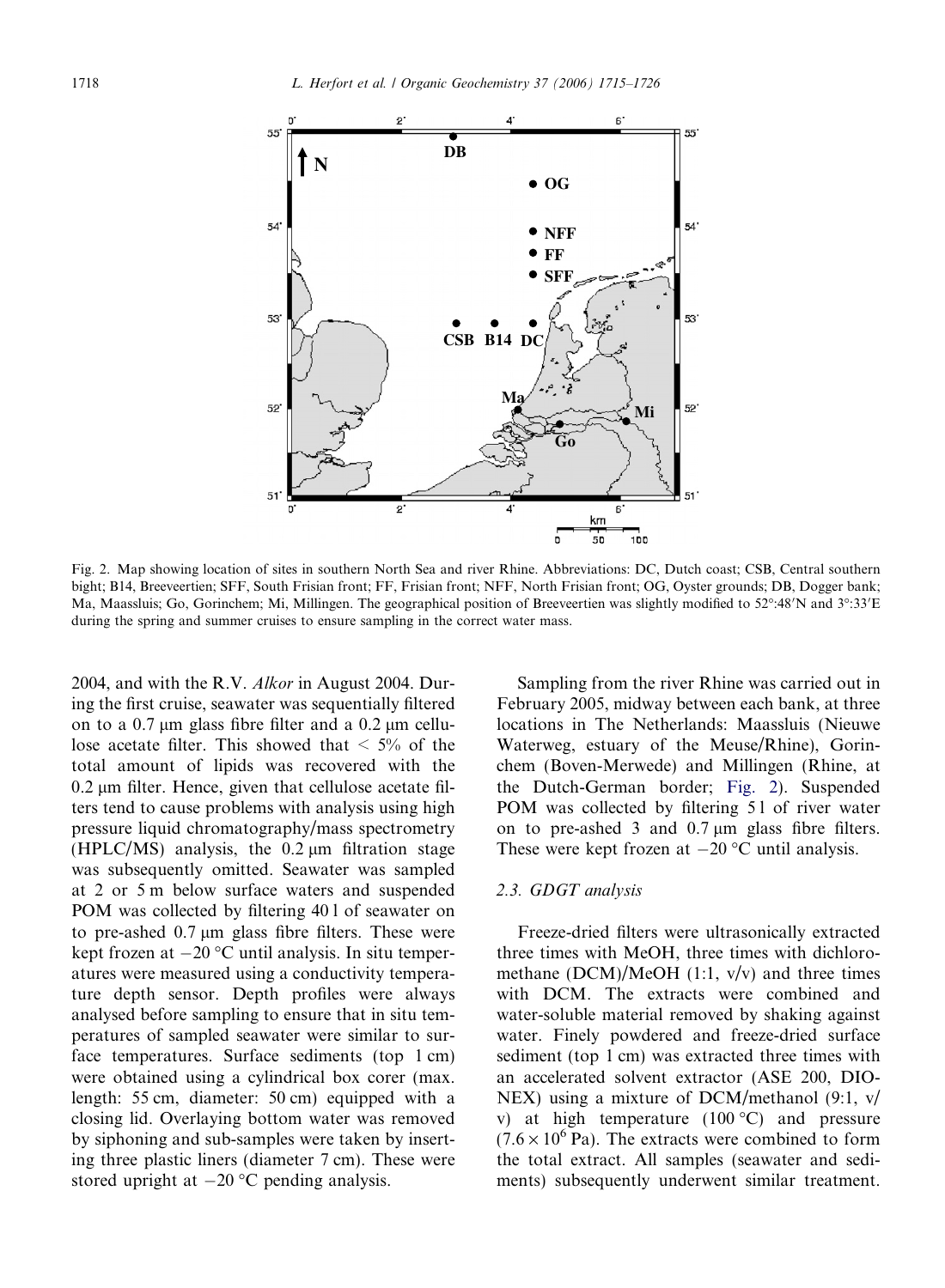<span id="page-4-0"></span>Following a drying procedure over a  $Na<sub>2</sub>SO<sub>4</sub>$  column using DCM, total extracts were divided into apolar and polar fractions over an  $Al_2O_3$  column using a mixture of hexane/DCM  $(9:1, v/v)$  and MeOH/DCM  $(1:1, v/v)$ , respectively, as eluent. Polar fractions were dried under  $N_2$  flow and re-dissolved by sonication in hexane/propanol (99:1, v/v). The solution was filtered through an Alltech  $0.45 \mu m$  PTFE filter (diameter 4 mm). GDGTs were measured using HPLC/atmospheric pressure positive ion chemical ionization (APCI)/MS according to [Hopmans et al. \(2004\)](#page-10-0) except for a modification in the scanning procedure, as the single ion monitoring (SIM) mode was used to increase sensitivity and reproducibility (m/z 1302.3, 1300.3, 1298.3, 1296.3, 1292.3, 1050.0, 1036.0 and 1022.0 for the different GDGT isomers). A large number of measurements carried out in our laboratory have shown that the analytical error has been considerably improved from  $2^{\circ}$ C with the full scan mode used by [Schouten](#page-10-0) [et al. \(2002\)](#page-10-0) to  $1^{\circ}$ C or less using the new SIM method.

#### 2.4. Calculation of TEX $_{86}$  and temperature

 $TEX_{86}$  quantifies the relative distribution of GDGTs and is described by Eq. (1):

$$
TEX_{86} = (III + IV + VI)/(II + III + IV + VI) \quad (1)
$$

where II–VI refer to the GDGT structures in [Fig. 1](#page-1-0). Peak areas that were at least one order of magnitude greater than the background noise were integrated and used directly to determine  $TEX_{86}$ . The annual mean SST ( $T$  in  $^{\circ}$ C) was calculated according to Eq. (2) [\(Schouten et al., 2002\)](#page-10-0):

 $T = (TEX<sub>86</sub> - 0.28)/0.015$  (2)

# 3. Results

#### 3.1. TEX $_{86}$  in seawater

The GDGTs used for calculating  $TEX_{86}$  were detected in suspended POM at most stations and seasons (Table 1). In February, GDGTs were found at all stations. The resulting  $TEX_{86}$  ranged from 0.32 to 0.47 and gave low SSTs, with values from 2.5 °C to 12.6 °C. In contrast, in April and even more so in August, GDGT concentrations were much lower and, in some instances, below detection limit.  $TEX_{86}$  values and the associated temperatures were only computed when all GDGT isomers could

Table 1<br>Concentrations of GDGTs used for calculating TEX<sub>86</sub>,TEX<sub>86</sub>-derived SSTs, in situ temperatures and BIT indices of suspended POM collected at different sites and seasons in southern<br>North Sea (station abbreviations Concentrations of GDGTs used for calculating TEX<sub>86</sub>.TEX<sub>86</sub>-derived SSTs, in situ temperatures and BIT indices of suspended POM collected at different sites and seasons in southern Aug. Feb. Apr. Aug. Feb. Apr. Aug. Feb. Apr. Aug. Feb. Apr. Aug. Feb. Apr. Aug. Feb. Apr. Aug. Feb. Apr. Aug. Feb. Apr. Aug.  $17 \frac{1}{2}$   $\frac{1}{6}$   $\frac{1}{6}$   $\frac{1}{6}$   $\frac{1}{10}$   $\frac{1}{10}$   $\frac{1}{10}$   $\frac{1}{10}$   $\frac{1}{10}$   $\frac{1}{10}$   $\frac{1}{10}$ DC 439 31 56 159 16 26 73 7 7 25 6 5 0.37 0.49 0.40 5.9 13.8 8.3 3.9 8.9 18.8 0.25 n.d. 0.17 CSB 463 302 96 137 107 35 61 41 13 35 22 10 0.33 0.36 0.38 3.6 5.3 6.5 5.0 7.7 17.6 0.04 0.02 0.06 SFF 69 99 53 23 38 18 11 11 5 3 n.d. n.d. 0.35 n.d. n.d. 4.7 n.d. n.d. 3.2 8.1 17.2 0.18 0.03 0.13 B14 n.a. 63 27 n.a. 22 10 n.a. 8 3 n.a. 6 n.d. n.a. 0.36 n.d. n.a. 5.6 n.d. 5.0 8.5 18.6 n.a. n.d. n.d. Apr.  $0.03$ <br> $0.03$ <br> $0.03$ <br> $0.03$ index<sup>a</sup> In situ SST ( $\degree$ C) BIT index<sup>a</sup> Ŀ. Feb. БŢ 0.016<br>0.16<br>0.016<br>0.000  $0.25$ a. Aug.  $17.6$ <br> $17.6$ <br> $17.5$ <br> $16.3$ <br> $16.3$  $8.8$ In situ SST (°C) Apr.  $8.877877868$ Feb. o o o o o o de o o<br>o o o o o de o o Aug. dido did<br>didini didi 5.5  $\frac{3}{2}$  d Calculated SST  $TEX_{86}$  Calculated SST Apr.  $3.\overline{6}$ 5.3<br>1.4<br>13.5 Feb.  $3.4573956$ <br>  $3.457956$ (C) Aug. Apr.  $3.588$   $1.884$   $1.384$   $1.364$   $1.364$   $1.364$   $1.364$   $1.364$   $1.364$   $1.364$   $1.364$   $1.364$   $1.364$   $1.364$   $1.364$   $1.364$   $1.364$   $1.364$   $1.364$   $1.364$   $1.364$   $1.364$   $1.364$   $1.364$   $1.364$   $1.364$   $1.364$   $1.36$ TEX<sub>86</sub> Feb.  $0.37$ <br>  $1.33$ <br>  $0.35$ <br>  $0.35$ <br>  $0.32$ <br>  $0.47$ Aug. GDGT VI  $(pg1^{-1})$  $\begin{bmatrix} 1 \\ 1 \end{bmatrix}$  GDGT VI (pg  $\begin{bmatrix} 1 \\ 1 \end{bmatrix}$ Apr.  $\circ \circ \circ \circ \neq \exists$ Feb. Aug. GDGT IV  $(pg I^{-1})$  $\overline{1}$ ) GDGT IV (pg l Apr.  $\Xi \approx \Omega_{\rm c} \frac{d}{d} \Omega$ Feb.  $73$  a  $57799999$ North Sea (station abbreviations in caption of [Fig.](#page-3-0) 2) Aug. GDGT III  $(pg I^{-1})$  $828242$  $\bigcup$  GDGT III (pg I Apr. fabasan d Feb.  $\frac{5}{2}$   $\frac{7}{2}$   $\frac{6}{5}$   $\frac{6}{4}$   $\frac{8}{8}$   $\frac{8}{8}$  $\frac{59}{14}$ Aug. GDGT II  $(pg1^{-1})$ **SASSSE** GDGT II (pg l-Apr.  $8\degree$ Feb. n.a.<br>463  $884$ Stations  $CSB$ 

FF 196 264 128 67 81 42 30 31 18 13 13 n.d. 0.36 0.32 n.d. 5.2 2.7 n.d. 3.4 7.8 17.6 0.16 0.03 0.10 NFF 45 34 37 16 21 12 5 5 5 3 6 3 0.35 0.48 0.35 4.9 13.5 5.0 4.8 9.5 17.5 n.d. n.d. n.d. OG 161 11 5 48 3 4 16 n.d. n.d. 11 n.d. n.d. 0.32 n.d. n.d. 2.5 n.d. n.d. 5.7 7.7 16.9 0.07 n.d. n.d. DB 41 14 26 28 n.d. 27 5 2 3 3 n.d. n.d. 0.47 n.d. n.d. 12.6 n.d. n.d. 5.3 7.8 16.3 0.08 n.d. n.d.

 $\frac{8}{10}$  $\frac{d}{d}$ 

n.d., GDGT concentration below detection limit, so no TEX<sub>86</sub> and associated temperature n.d., GDGT concentration below detection limit, so no TEX<sub>86</sub> and associated temperature. <sup>a</sup> Data from Herfort et al. [\(2006\)](#page-10-0). n.a., sample not available. n.a., sample not available.

 $\frac{5}{2}$ 

 $\overline{6}$  41

 $58$ 

 $347 - 7$ 

臣

ਾਰ ਰ

ਦੂਂ ਦੂ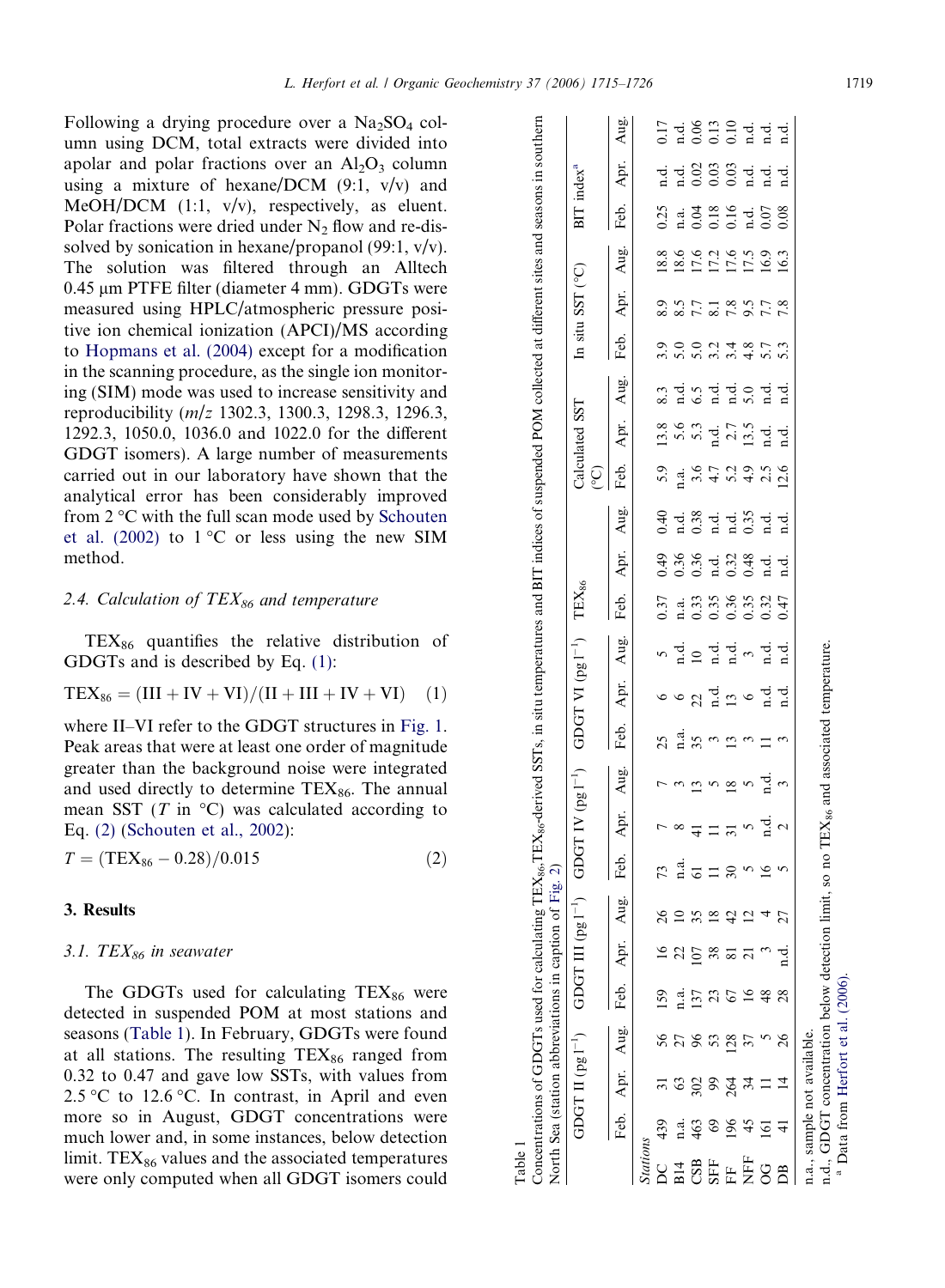<span id="page-5-0"></span>be accurately quantified. TEX $_{86}$  and TEX $_{86}$ -derived SSTs obtained in April were within similar ranges to those measured in February, with respective values spanning from 0.32 to 0.48 and 2.7 °C to 13.8 °C. In August,  $TEX_{86}$  and  $TEX_{86}$ -derived SSTs were less scattered, with respective values ranging from 0.35 to 0.40 and 5.0  $^{\circ}$ C to 8.3  $^{\circ}$ C.

Fig. 3 presents a plot of the in situ and  $TEX_{86}$ derived SSTs obtained for surface seawater at each site and season. In February, in situ and  $TEX_{86}$ derived SSTs were rather similar, with respective means of 4.5 °C and 5.7 °C, corresponding to an average difference of 1.1  $\degree$ C, which is near the analytical reproducibility of  $1^{\circ}$ C. In April, the average in situ and  $TEX_{86}$ -derived SSTs were the same (8.2 °C) with a non-significant difference of 0.1 °C, but as stated above not all  $TEX_{86}$ -derived SSTs could be estimated because of the low GDGT concentrations. The discrepancy between in situ and  $TEX_{86}$ -derived SSTs was far more pronounced in August, with an average difference of  $11^{\circ}$ C. The  $TEX_{86}$ -derived SSTs were still low, with an average of 6.6  $\degree$ C, while the in situ values averaged 17.6  $\degree$ C. It is also important to note the large decrease in GDGT concentration;  $TEX_{86}$  could consequently only be computed for 3 out of 8 stations.

## 3.2. TEX $_{86}$  in sediments

The GDGTs used for calculating the  $TEX_{86}$  were detected in surface sediments (top 1 cm) in the southern North Sea at all stations and seasons



Fig. 3. In situ and TEX $_{86}$ -derived SSTs for surface seawater at different sites and seasons in southern North Sea. Station abbreviations given in caption of [Fig. 2.](#page-3-0)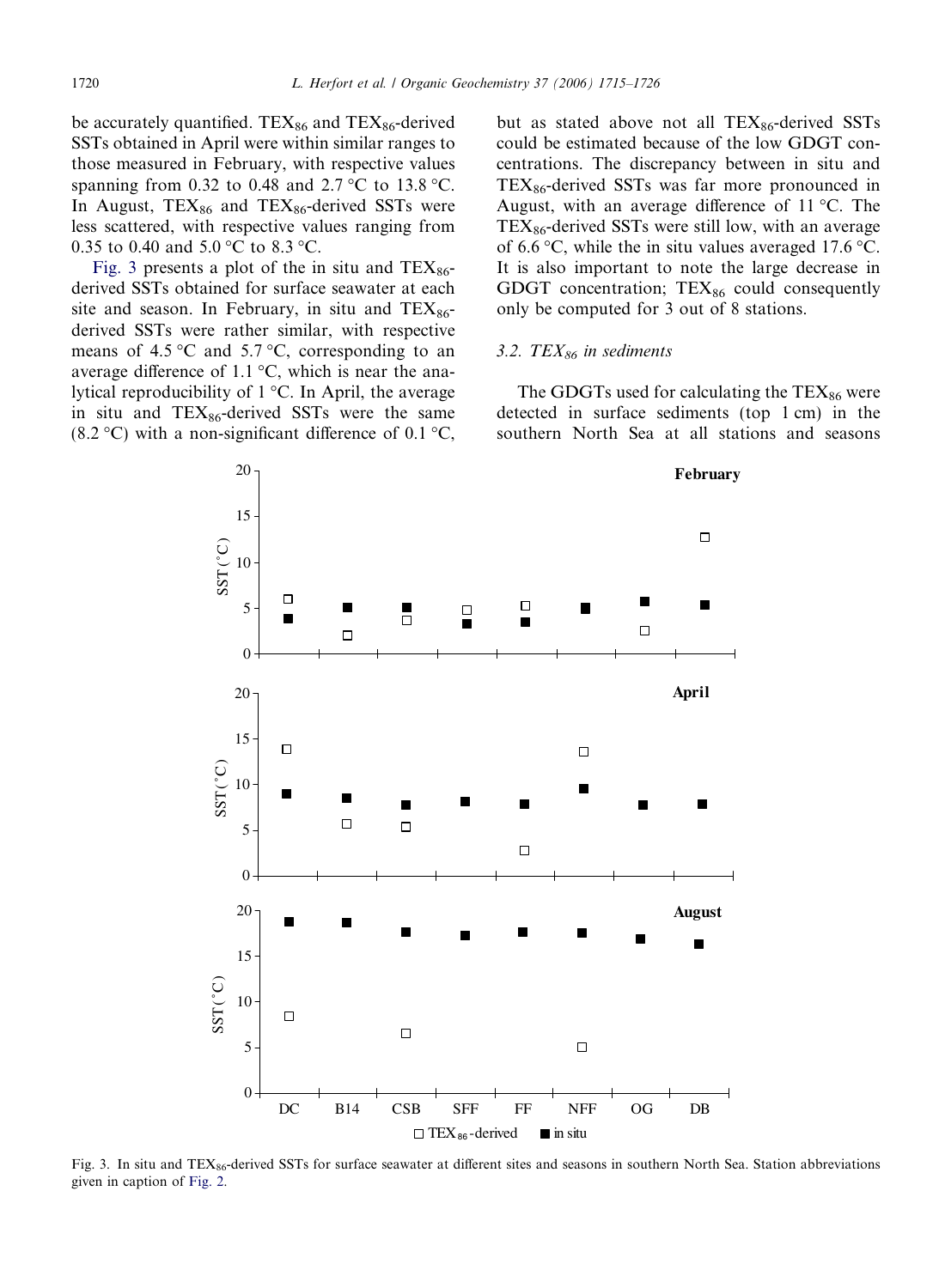Table 2

<span id="page-6-0"></span>

| $TFX_{\sim}$ , $TFX_{\sim}$ , derived SSTs and BIT indices of sediment core toos collected at different sites and seasons in southern North S<br>$1 - 86$ , $1 - 88$<br>֖֖֖֪ׅ֪֪ׅ֖֪֪֪֪ׅ֖֚֚֚֚֚֚֚֚֚֚֚֚֚֚֚֚֚֚֚֡֝֝֝֝֝֝<br> <br> <br> |
|---------------------------------------------------------------------------------------------------------------------------------------------------------------------------------------------------------------------------------|
|---------------------------------------------------------------------------------------------------------------------------------------------------------------------------------------------------------------------------------|

|                          |                                 | $-58011$       |       |                    |                   |                                                                   |          |                                 |                                                                                       | TA LOGE                                                                                              |                |      | TEX <sub>86</sub>                    |                          |                                                           | SST (°C)                             |                                                                 |      | $BTT$ index <sup>a</sup> |                                       |      |
|--------------------------|---------------------------------|----------------|-------|--------------------|-------------------|-------------------------------------------------------------------|----------|---------------------------------|---------------------------------------------------------------------------------------|------------------------------------------------------------------------------------------------------|----------------|------|--------------------------------------|--------------------------|-----------------------------------------------------------|--------------------------------------|-----------------------------------------------------------------|------|--------------------------|---------------------------------------|------|
|                          |                                 |                |       |                    |                   |                                                                   | $pg = 1$ | $\binom{N}{4}$                  |                                                                                       | $(pg g^{-1})$                                                                                        | $d\mathbf{w})$ |      |                                      |                          |                                                           |                                      |                                                                 |      |                          |                                       |      |
|                          |                                 | Feb. Apr. Aug. |       |                    |                   | Aug.                                                              | Feb.     | Apr.                            | Aug.                                                                                  | Feb.                                                                                                 | Apr.           | Aug. | Feb.                                 | Apr.                     | Aug.                                                      | Feb.                                 | Apr.                                                            | Aug. | Feb.                     | Apr.                                  | Aug. |
| <i>stations</i>          |                                 |                |       |                    |                   |                                                                   |          |                                 |                                                                                       |                                                                                                      |                |      |                                      |                          |                                                           |                                      |                                                                 |      |                          |                                       |      |
|                          |                                 | 19.1           | 57.6  | 38.6<br>5 33.4     |                   |                                                                   |          |                                 |                                                                                       |                                                                                                      |                |      |                                      |                          |                                                           |                                      |                                                                 |      |                          |                                       |      |
| <b>B14</b><br>CSB<br>SFF | $114.2$<br>95.5<br>3.2          |                | 139.5 |                    |                   |                                                                   |          |                                 |                                                                                       |                                                                                                      |                |      |                                      |                          |                                                           |                                      |                                                                 |      |                          |                                       |      |
|                          |                                 |                |       |                    | 26.5<br>1.3       |                                                                   |          |                                 |                                                                                       |                                                                                                      |                |      |                                      |                          |                                                           |                                      |                                                                 |      |                          |                                       |      |
|                          | 80.6                            |                |       |                    | $\frac{1.8}{1.7}$ |                                                                   |          |                                 |                                                                                       |                                                                                                      |                |      |                                      |                          |                                                           |                                      |                                                                 |      |                          |                                       |      |
| $\frac{1}{\sqrt{2}}$     |                                 | 51.3           |       | $\frac{30.2}{1.7}$ |                   |                                                                   |          |                                 |                                                                                       |                                                                                                      |                |      |                                      |                          |                                                           |                                      |                                                                 |      |                          |                                       |      |
| <b>EF</b><br>OG          |                                 |                |       |                    | $\frac{6}{2}$     | $278$<br>$56 - 48$<br>$46 - 38$<br>$6 - 48$<br>$6 - 6$<br>$6 - 1$ |          | 1<br>1900 - 1900<br>1900 - 1900 | 1<br>1<br>1<br>1<br>1<br>1<br>1<br>1<br>1<br>1<br>1<br>1<br>1<br>0<br>1<br>1<br>1<br> | 8<br>8<br>8<br>8<br>8<br>9<br>8<br>9<br>9<br>9<br>9<br>9<br>9<br>9<br>9<br>9<br>9<br>9<br>2<br>1<br> | 140540159      |      | 33335333<br>0.3353353<br>0.0.0.0.0.0 | 55545988645<br>000000000 | 4 8 9 4 4 4 4 5 5<br>4 6 6 4 4 4 5 6 7<br>4 8 9 4 9 9 5 5 | 8 7 6 1 6 2 5 5 5<br>4 4 7 6 6 6 4 7 | 4 0 0 0 0 0 0 4 0<br>4 0 0 0 4 1 - 0 0 0<br>4 0 0 0 4 1 - 0 0 0 |      |                          | 1188895113<br>0000001113<br>000001113 |      |
|                          |                                 |                |       | 0.6                |                   |                                                                   |          |                                 |                                                                                       |                                                                                                      |                |      |                                      |                          |                                                           |                                      |                                                                 |      |                          |                                       |      |
|                          | 92.3                            |                |       | 87.6               |                   |                                                                   |          |                                 |                                                                                       |                                                                                                      |                |      |                                      |                          |                                                           |                                      |                                                                 |      |                          |                                       |      |
|                          | Data from Herfort et al. (2006) |                |       |                    |                   |                                                                   |          |                                 |                                                                                       |                                                                                                      |                |      |                                      |                          |                                                           |                                      |                                                                 |      |                          |                                       |      |

(Table 2) and gave  $TEX_{86}$ -derived SSTs ranging from 4.4 to 12.6 °C, with an average of 7.1 °C (Table 2 and [Fig. 4](#page-7-0)). Each  $TEX_{86}$ -derived SST represents an average of duplicate measurements of the same sample. Important seasonal variations were measured, with higher values almost always detected in August. This was particularly pronounced for the stations Dutch Coast, South Frisian Front and the Dogger Bank with, for instance, up to  $6.2 \degree$ C difference between February and August at the Dutch Coast. In addition, at two stations, Central Southern Bight and Dogger Bank, the  $TEX_{86}$ -derived SSTs obtained for the different seasons ranged from 7.5 to  $12.6^{\circ}$ C with, when considering the analytical error of  $1^{\circ}C$ , some values above the overall average  $TEX_{86}$ -derived SST value of  $7.1 \text{ °C}$ .

# 3.3. TEX $_{86}$  in river water

The GDGTs used for calculating  $TEX_{86}$  were detected in suspended POM at all three locations in the river Rhine ([Table 3\)](#page-7-0), with concentrations ranging from 0.2 to 2.8 ng  $1^{-1}$ . The resulting  $TEX_{86}$  and  $TEX_{86}$ -derived temperatures averaged 0.50 and 14.4  $\degree$ C, respectively.

# 4. Discussion

# 4.1. Seasonality in crenarchaeotal abundance and  $TEX_{86}$  values

In February, the  $TEX_{86}$ -derived SSTs of suspended POM were in good agreement, while in August they underestimated the in situ SST by  $11 \degree C$  ([Fig. 3](#page-5-0)). This discrepancy may be explained by the strong seasonality in the occurrence of marine Crenarchaeota. Fingerprinting analysis of archaeal 16S rDNA and quantification of crenarchaeotal cells by catalyzed reported deposition fluorescence, in situ hybridization have revealed that Crenarchaeota are abundant in the coastal southern North Sea during winter, but are essentially not detectable during spring and summer [\(Wuchter](#page-11-0) [et al., 2006a](#page-11-0)). This is consistent with our data, since higher concentrations of the GDGTs used for calculating the  $TEX_{86}$  were found in February ([Table 1](#page-4-0)). This seasonal occurrence of Crenarchaeota may be related to the strong negative correlation between crenarchaeotal abundance and chlorophyll a reported for surface seawater in other areas ([Mur](#page-10-0)[ray et al., 1998, 1999\)](#page-10-0). Indeed, the southern North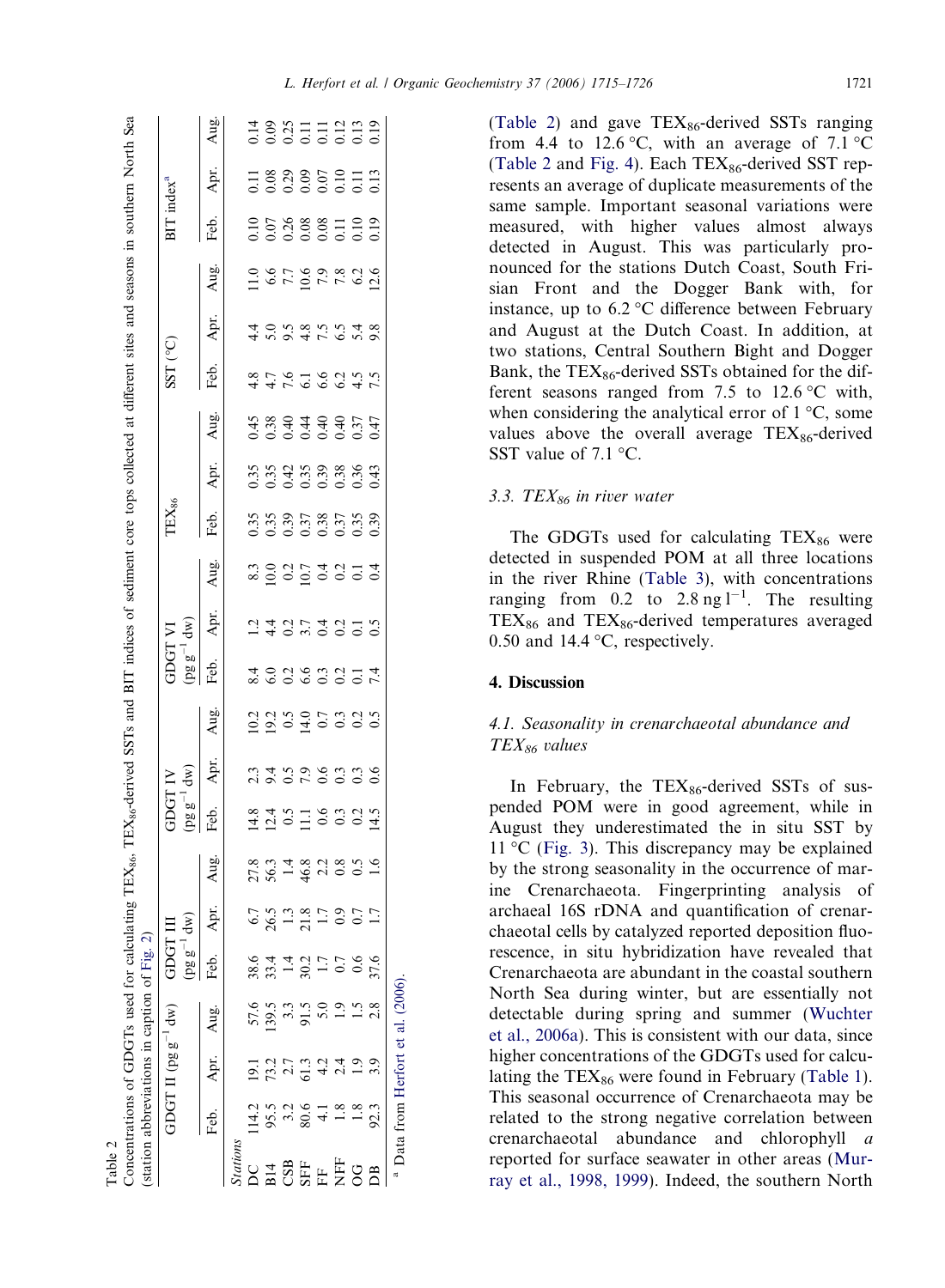<span id="page-7-0"></span>

Fig. 4. TEX $_{86}$ -derived SSTs for sediment core tops at different sites and seasons in southern North Sea. Dotted line represents mean annual SST of region (10.5 °C) reported in [World Ocean Atlas \(1998\).](#page-10-0) Station abbreviations given in caption of [Fig. 2](#page-3-0).

| Concentrations of GDGTs used for calculating $TEX_{86}$ , $TEX_{86}$ -derived temperatures, in situ temperatures (T) and BIT indices of |  |  |  |  |  |  |
|-----------------------------------------------------------------------------------------------------------------------------------------|--|--|--|--|--|--|
| suspended POM collected at three different sites in river Rhine and estuary (station abbreviations in caption of Fig. 2)                |  |  |  |  |  |  |

|                 | <b>GDGT II</b><br>$(ng1^{-1})$ | <b>GDGT III</b><br>$(ng1^{-1})$ | <b>GDGT IV</b><br>$($ ng l $^{-1}$ | <b>GDGT VI</b><br>$(ng l^{-1})$ | $TEX_{86}$ | $TEX_{86}$ -derived<br>$T$ (°C) | In situ<br>$T({}^{\circ}C)$ | BIT<br>index <sup>a</sup> |
|-----------------|--------------------------------|---------------------------------|------------------------------------|---------------------------------|------------|---------------------------------|-----------------------------|---------------------------|
| <b>Stations</b> |                                |                                 |                                    |                                 |            |                                 |                             |                           |
| Maassluis       | 1.8                            | 1.0                             | 0.4                                | 0.2                             | 0.46       | 12.2                            | 5.0                         | 0.71                      |
| Gorinchem       | 2.8                            | 1.9                             | 0.7                                | 0.4                             | 0.52       | 16.0                            | 4.9                         | 0.88                      |
| Millingen       | 2.8                            |                                 | 0.6                                | 0.5                             | 0.50       | 14.9                            | 4.9                         | 0.79                      |

<sup>a</sup> Data from [Herfort et al. \(2006\).](#page-10-0)

Sea is a highly eutrophic environment characterised by the presence of large phytoplankton blooms in spring and summer that may outcompete the marine Crenarchaeota, especially as nitrification has recently been identified among members of this group, at least some of which oxidize ammonia to nitrite (Könneke et al., 2005; Wuchter et al., [2006a](#page-10-0)), and crenarchaeotal genes for putative ammonia monooxydases are prevalent [\(Francis](#page-10-0) [et al., 2005\)](#page-10-0). These prokaryotes were thus abundant during periods of low primary production and adapted their membrane lipids to low in situ temperatures. Since lipid adaptation to temperature is a rapid process (within a few weeks; [Wuchter](#page-10-0) [et al., 2004](#page-10-0)), this implies that Crenarchaeota were metabolically active in February. In contrast, the GDGTs analysed in April and August were probably derived from dead, inactive or re-suspended organisms, which had been metabolically active during the previous winter and had thus preserved membrane lipid signatures characteristic of winter SSTs. Accordingly, the temperature stratification observed in August at the Oyster Grounds (16.9 °C and 13.4 °C for surface and bottom seawater, respectively) was not detected with the  $TEX_{86}$ -

derived temperatures because the  $TEX_{86}$  signal was biased towards winter temperatures throughout the water column (data not shown). Since the  $TEX_{86}$ -derived temperatures of surface and bottom seawater were similar during all seasons, only the data from surface seawater are presented.

Clearly, the bias towards colder temperatures observed for suspended POM was also transported to the sediments, as the average  $text{TEX}_{86}$ -derived SST calculated for all sediments  $(7.1 \degree C)$  was  $3.4 \,^{\circ}\text{C}$  lower than the mean annual SST of the region  $(10.5 \degree C)$  reported in [World Ocean Atlas](#page-10-0) [\(1998\).](#page-10-0) This is in contrast with previous studies that suggested an excellent correlation between  $TEX_{86}$ derived SSTs of sediment core tops and mean annual SST [\(Schouten et al., 2002\)](#page-10-0). As discussed above, the membrane lipids of marine Crenarchaeota living in the water column in the southern North Sea impart a cold temperature signal to the overlaying sediments. Hence, in the southern North Sea the  $TEX_{86}$  proxy does not correlate with mean annual SST, but is biased toward winter SSTs when Crenarchaeota are metabolically active. This seasonal pattern may also apply to other areas with high primary production and may thus provide

Table 3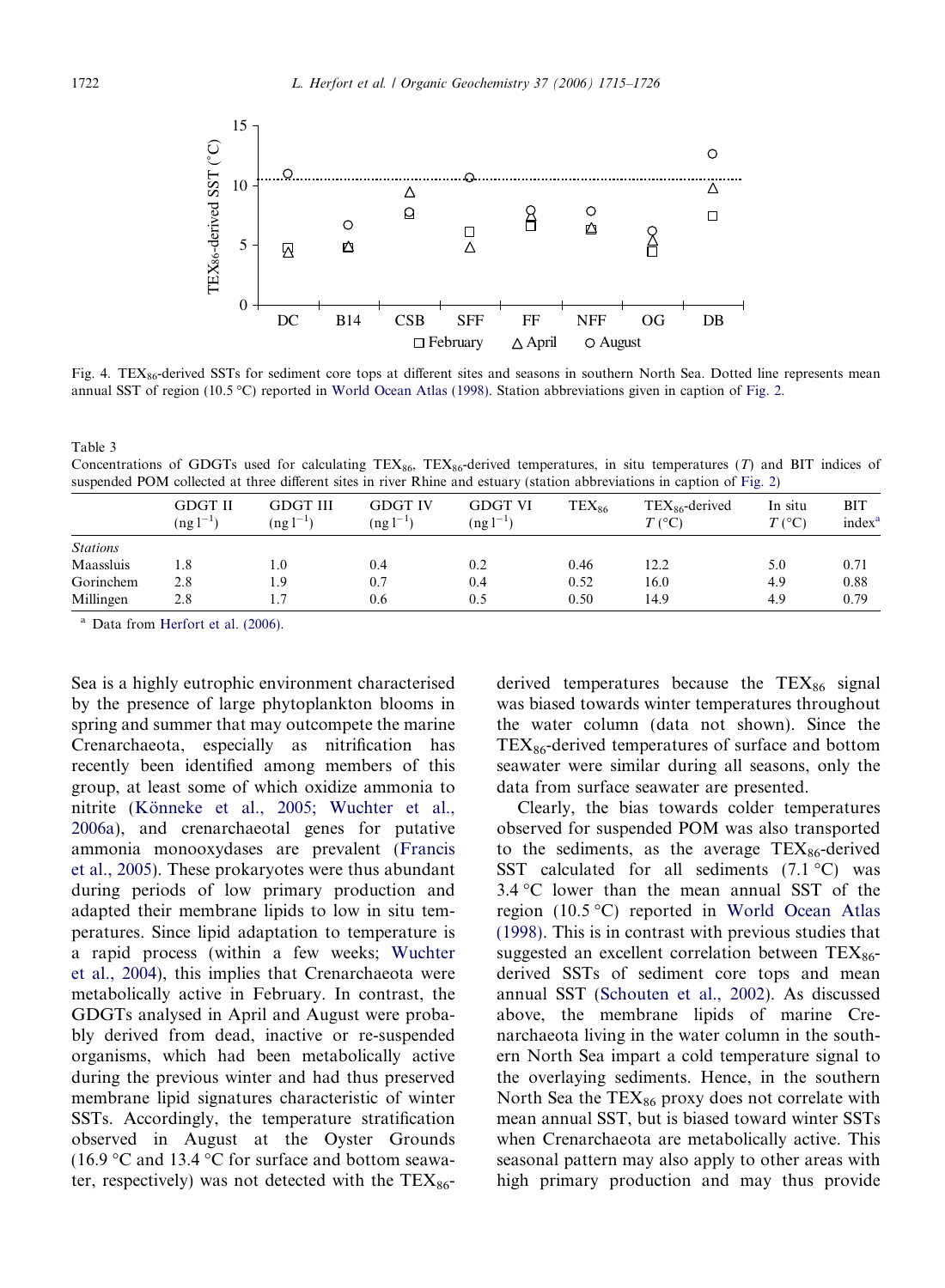essential information on seasonal SST palaeoreconstruction. It is important, however, to remember that, although a winter temperature signal was detected for the southern North Sea and the Angola Basin (this study; [Schouten et al., 2002](#page-10-0)), a summer temperature bias has been reported for the Arctic and the Arabian Sea ([Sluijs et al., 2006; Huguet](#page-10-0) [et al., 2006](#page-10-0)). A better understanding of crenarchaeotal ecology and physiology thus seems necessary in order to accurately use this temperature proxy as a palaeothermometer. It should be noted that these requirement also hold for many other SST proxies. Nevertheless, the extensive  $TEX_{86}$  calibration with sediment core tops of [Schouten et al. \(2002\)](#page-10-0) did accurately predict SST in a large number of marine environments.

# 4.2. Effect of terrestrial input on  $TEX_{86}$

The GDGTs used for calculating the  $TEX_{86}$  have also been detected in peat bogs and soils, albeit in relatively low concentrations [\(Weijers et al., 2004;](#page-10-0) [Weijers et al., 2006a\)](#page-10-0) and, when transported to the marine environment, may alter the  $TEX_{86}$  signal. The GDGT composition of soils is, however, dominated by another type of GDGT (i.e., branched GDGTs) produced by anaerobic bacteria [\(Weijers](#page-10-0) [et al., 2006b](#page-10-0)). A possible allochthonous contribution of isoprenoid GDGTs can be readily estimated while carrying out  $TEX_{86}$  measurements by using the newly introduced proxy, the branched and isoprenoid tetraether (BIT) index, which is based on the relative abundance of crenarchaeol (V; [Fig. 1\)](#page-1-0), the isoprenoidal GDGT considered as a specific biomarker for the marine Crenarchaeota group I and the three main branched GDGTs produced by anaerobic soil bacteria [\(Hopmans et al., 2004\)](#page-10-0). According to [Weijers et al. \(2006a\),](#page-10-0) the BIT index should be determined before carrying out any  $TEX_{86}$  analyses in marine settings to make sure that  $TEX_{86}$ -derived temperatures are not biased as a result of a large terrestrial input. In fact, the concentrations of the GDGT used for calculating the  $TEX_{86}$  were on average 20–40 times greater in the water of the river Rhine than in the seawater of the southern North Sea ([Tables 1 and 3](#page-4-0)). Despite being much lower than that of branched GDGTs, the concentration of crenarchaeol was also greater than the average concentration found in the southern North Sea [\(Herfort et al., 2006\)](#page-10-0), but molecular analysis of our samples revealed low Crenarchaeota abundance  $(6000 \text{ cells ml}^{-1})$  in the Rhine (Herfort

et al., unpublished results). This suggests that in our study the high concentrations of crenarchaeol, and thus also of the GDGTs used for calculating  $TEX_{86}$ , may be essentially derived from dead material from soil and peat erosion. The high concentrations of GDGTs from a terrestrial origin gave rise to unrealistic  $TEX_{86}$ -derived temperatures (average 14.4 °C) 9.5 °C higher than the in situ river water temperatures ([Table 3](#page-7-0)). These high  $TEX_{86}$ -derived temperatures were also associated with high BIT indices [\(Table 3;](#page-7-0) [Herfort et al., 2006\)](#page-10-0), which clearly indicate input of GDGTs from soil and peat into river water. This confirms that high soil and peat bog input can bias the  $TEX_{86}$  signal of river water and that a high BIT index may be a good signal for this artefact.

In February, relatively elevated BIT indices were measured for suspended POM at the stations Dutch Coast, South Frisian Front and Frisian Front [\(Table 1;](#page-4-0) [Herfort et al., 2006](#page-10-0)). The Dutch Coast is located within the river Rhine coastal jet, while strong westerly winds shifted the position of the East Anglian Turbidity Plume that carries materials from the rivers Thames and Humber, toward the South Frisian Front and Frisian Front ([Herfort](#page-10-0) [et al., 2006\)](#page-10-0). This input of river material into seawater probably slightly affected TEX $_{86}$ , since TEX $_{86}$ derived SSTs were 1.5  $\degree$ C to 2  $\degree$ C warmer than the in situ SSTs.

The  $TEX_{86}$ -derived SSTs obtained from the surface sediments of the stations Central Southern Bight and the Dogger Bank at the different seasons ranged from 7.5 °C to 12.6 °C with, when considering the analytical error of  $1 \degree C$ , some values above the overall average  $TEX_{86}$ -derived SST value of 7.1 °C. The Central Southern Bight is located directly in the path of the East Anglian Turbidity Plume, while the Dogger Bank receives freshwater from the rivers Tees and Tyne (Kröncke and Knust, [1995\)](#page-10-0), and relatively high BIT indices (0.27 and 0.17, respectively) were measured for the surface sediment at both sites ([Table 2;](#page-6-0) [Herfort et al.,](#page-10-0) [2006\)](#page-10-0). Hence, terrestrial input probably generated the elevated  $TEX_{86}$ -derived SSTs detected at these two stations. Other factors, such as lateral transport or resuspension, may also be involved in producing such high estimated SSTs. Nevertheless, the data presented here confirm that, to reconstruct paleotemperatures in marine environments, it is essential to estimate both  $TEX_{86}$  and BIT index to ascertain that  $TEX_{86}$ -derived temperatures are not influenced by large freshwater discharge.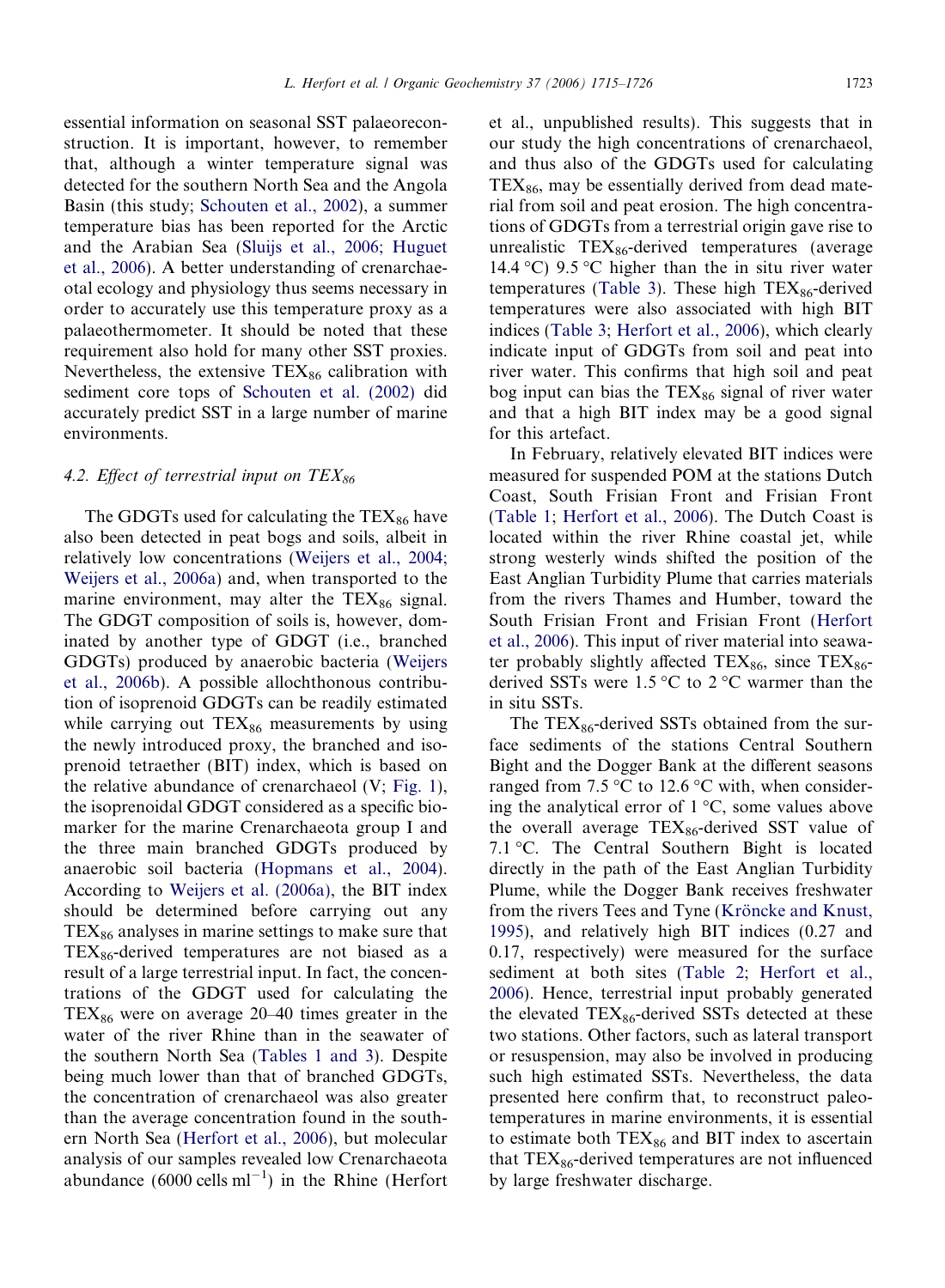#### 4.3. TEX $_{86}$  seasonality in sediment core tops

Important seasonal variations in  $TEX_{86}$ -derived SSTs were measured for sediment core tops, with higher values almost always detected in August. This was particularly pronounced at the stations Dutch Coast, South Frisian Front and Dogger Bank. Such seasonal variations were unexpected as sediment core top correlations between  $TEX_{86}$  and mean annual SST are based on the assumption that surface sediments give an integrated annual SST value. Vertical transport of a high temperature signal from the overlaying seawater cannot explain the observed seasonal sedimentary differences because, as discussed above, in the southern North Sea Crenarchaeota are more abundant and metabolically active during periods of low primary production and the  $TEX_{86}$ in POM is consequently biased toward winter temperatures. In addition, large seasonal variations in terrestrial input did not give rise to these seasonal differences in temperature, since the BIT indices for the sediments did not substantially differ between seasons ([Table 2;](#page-6-0) [Herfort et al., 2006](#page-10-0)). Instead, the dynamic hydrography and extremely low sedimentation rates found at these sites ([Eisma, 1981; de Haas](#page-10-0) [et al., 1997](#page-10-0)) gave rise to substantial small scale variation in TOM deposition in the southern North Sea [\(Herfort et al., 2006](#page-10-0)) that probably resulted in these seasonal differences in  $TEX_{86}$ -derived SSTs. All the sites are indeed characterized by low sedimentation rates, but lower concentrations of isoprenoid and branched GDGTs and lower silt and total organic carbon content were measured for the surface sediments of the Dutch Coast, Breeveertien, South Frisian Front and Dogger Bank than at the other stations ([Herfort et al., 2006\)](#page-10-0). The shallow sandy sea bed (24–26 m) and the strong overlaying tidal current (e.g.,  $1 \text{ m s}^{-1}$  at the Dutch Coast; [Visser](#page-10-0) [et al., 1991](#page-10-0)) for the sediments of the Dutch Coast, Breeveertien, South Frisian Front and Dogger Bank essentially prevent any deposition of suspended matter at these sites, creating an environment characterised by extremely transient settling of laterally transported organic matter with a warmer temperature signal. Clearly, the other group of stations give a more time-integrated temperature signal. So, sediment core top correlations between  $TEX_{86}$ and mean annual SST should not be carried out for areas characterised by transient sediment deposition, as sediment resuspension and transport probably have an important effect on  $text{TEX}_{86}$  temperature reconstruction.

#### 5. Conclusions

The  $TEX_{86}$ -derived SSTs of suspended POM and sediment core tops did not correlate with the mean annual SST of the southern North Sea, but were shifted towards winter SSTs, probably because Crenarchaeota are more abundant and metabolically active during periods of low primary production. This suggests that a similar seasonal impact on  $TEX_{86}$  may occur in other settings. This may provide essential information on seasonal SST palaeoreconstruction. Elevated  $text{TEX}_{86}$ -derived SSTs were measured for the sediment core tops and suspended POM from several stations in the southern North Sea, which were influenced by terrestrial organic matter input, as revealed by relatively high BIT indices. In addition,  $TEX_{86}$ derived temperatures almost  $10^{\circ}$ C warmer than the in situ temperature were also found in the water of the river Rhine. These data demonstrate that to reconstruct palaeotemperatures, it is essential to determine both  $TEX_{86}$  and BIT index to certify that  $TEX_{86}$  temperatures are not influenced by large freshwater discharges. Important seasonal variations in  $TEX_{86}$ -derived SSTs were evident for the surface sediments of several stations characterised by extremely low sedimentation rates, suggesting that sediment core top correlations between  $TEX_{86}$  and mean annual SST should not be carried out in areas with transient sediment deposition because of important resuspension and transport of organic matter.

#### Acknowledgements

We thank the officers, crew and scientific party of the R.V. Pelagia and R.V. Alkor for their support during the cruises, Ellen Hopmans (NIOZ) for assistance and advice for the HPLC/MS analysis and Martijn Woltering (NIOZ) for processing the sediment and river samples. We are most grateful for the assistance provided by Marianne Baas (NIOZ) before and during the cruises. Simon Belt and one anonymous referee provided helpful comments on an earlier draft of this paper. This study is part of a LOICZ project supported by the Research Council for Earth and Life Science (ALW), with financial aid from the Netherlands Organisation for Scientific Research (NWO) (No. 014.27.003).

#### Guest Associate Editor—P. Farrimond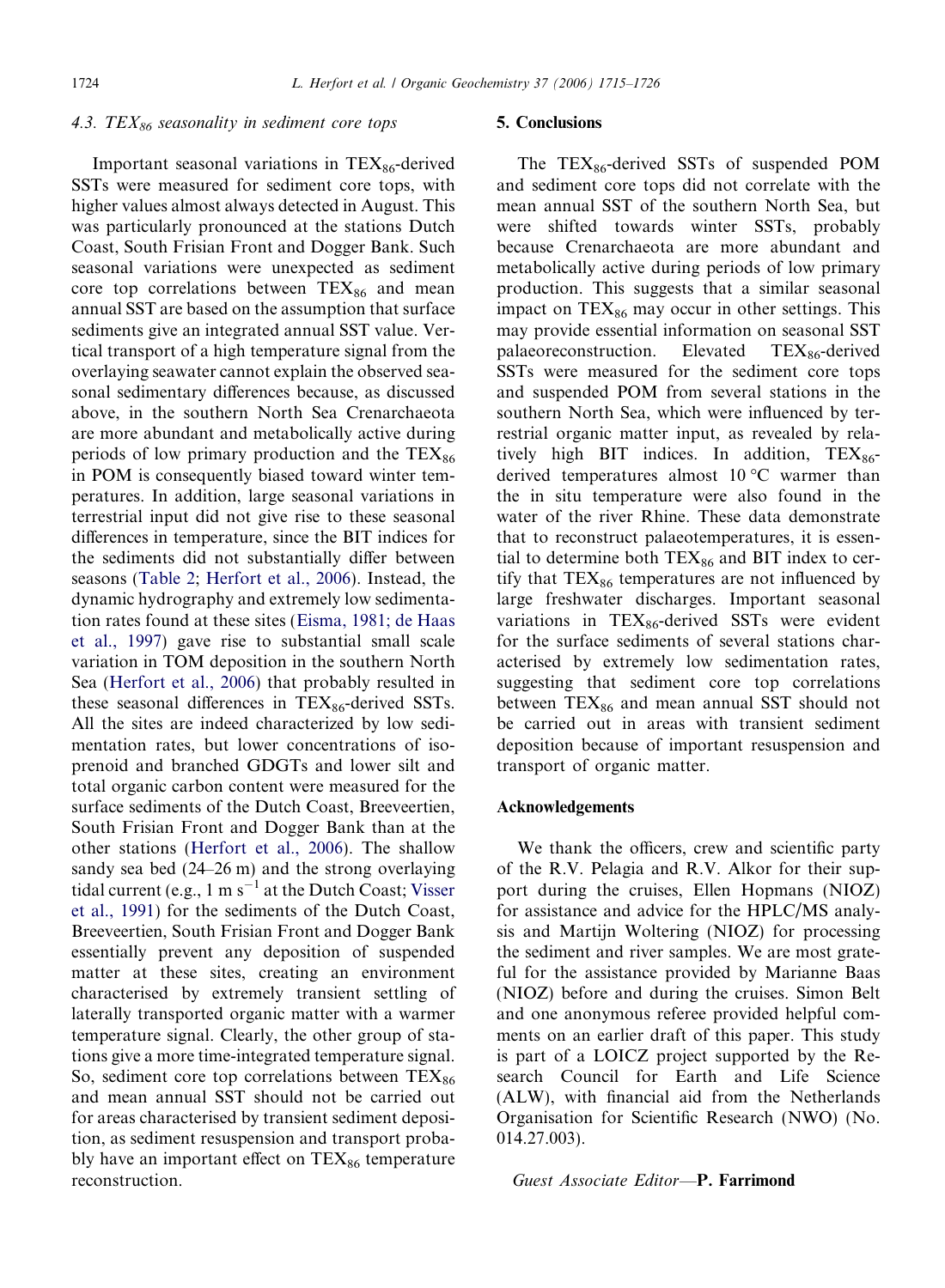#### <span id="page-10-0"></span>**References**

- Brassell, S.C., Eglinton, G., Marlowe, I.T., Pflaumann, U., Sarnthein, M., 1986. Molecular Stratigraphy – A New Tool for Climatic Assessment. Nature 320, 129–133.
- Chave, K.E., 1954. Aspects of the biogeochemistry of magnesium. 1. Calcareous marine organisms. Journal of Geology 62, 266–283.
- de Haas, H., Boer, W., Van Weering, T.C.E., 1997. Recent sedimentation and organic carbon burial in a shelf sea: the North Sea. Marine Geology 144, 131–146.
- de Kok, J.M., 1996. A two-layer model of the Rhine plume. Journal of Marine Systems 8, 269–284.
- Eisma, D., 1981. Supply and deposition of suspended matter in the North Sea. International Sediment Association 5, 415– 428, Special Publication.
- Eltgroth, M.L., Watwood, R.L., Wolfe, G.V., 2005. Production and cellular localization of neutral long-chain lipids in the haptophyte algae Isochrysis galbana and Emiliania huxleyi. Journal of Phycology 41, 1000–1009.
- Francis, C.A., Roberts, K.J., Beman, J.M., Santoro, A.E., Oakley, B.B., 2005. Ubiquity and diversity of ammoniaoxidizing archaea in water columns and sediments of the ocean. Proceedings of the National Academy of Science of the USA 102, 14683–14688.
- Herbert, T., 2003. The ocean and marine geochemistry. In: Holland, H.D., Turekian, K.K. (Eds.), Treatise on Geochemistry. Elsevier-Pergamon, Oxford, pp. 365–390.
- Herfort, L., Boon, J.P., Schouten, S., Woltering, M., Baas, M., Sinninghe Damsté, J.S., 2006. Characterization of transport and deposition of terrestrial organic matter in the southern North Sea using the BIT index. Limnology and Oceanography 51, 2196–2205.
- Hopmans, E.C., Weijers, J.W.H., Schefuß, E., Herfort, L., Sinninghe Damsté, J.S., Schouten, S., 2004. A novel proxy for terrestrial organic matter in sediments based on branched and isoprenoid tetraether lipids. Earth and Planetary Science Letters 224, 107–116.
- Huguet, C., Kim, J.H., Sinninghe Damsté, J.S., Schouten, S., 2006. Reconstruction of sea surface temperature variations in the Arabian Sea over the last 23 kyr using organic proxies (TEX<sub>86</sub> and U<sub>37</sub>). Paleoceanography 21PA3003, [10.1029/](http://dx.doi.org/10.1029/2005PA001215) [2005PA001215](http://dx.doi.org/10.1029/2005PA001215).
- Karner, M.B., DeLong, E.F., Karl, D.M., 2001. Archaeal dominance in the mesopelagic zone of the Pacific Ocean. Nature 409, 507–510.
- Könneke, M., Bernhard, A.E., de laTorre, J.R., Walker, C.B., Waterbury, J.B., Stahl, D.A., 2005. Isolation of an autotrophic ammonia-oxidizing marine archaeon. Nature 437, 543–546.
- Kröncke, I., Knust, R., 1995. The Dogger Bank: a special ecological region in the central North Sea. Helgoländer Meeresuntersuchungen 49, 335–353.
- Lee, A.J., 1980. North Sea: physical oceanography. In: Banner, F.T., Collins, M.B., Massie, K.S. (Eds.), The Northwest European Shelf Seas: the Sea Bed and the Sea in Motion. II. Physical and Chemical Oceanography and Physical Resources. Elsevier, Amsterdam, pp. 467– 493.
- Murray, A.E., Preston, C.M., Massana, R., Taylor, L.T., Blakis, A., Wu, K., DeLong, E.F., 1998. Seasonal and spatial variability of bacterial and archaeal assemblages in the

coastal waters near Anvers Island, Antarctica. Applied and Environmental Microbiology 64, 2585–2595.

- Murray, A.E., Blakis, A., Massana, R., Strawzewski, S., Passow, U., Alldredge, A., DeLong, E.F., 1999. A time series assessment of planktonic archaeal variability in the Santa Barbara Channel. Aquatic Microbial Ecology 20, 129–145.
- Nurnberg, D., Bijma, J., Hemleben, C., 1996. Assessing the reliability of magnesium in foraminiferal calcite as a proxy for water mass temperatures. Geochimica et Cosmochimica Acta 60, 803–814.
- Schouten, S., Hopmans, E.C., Schefuß, E., Sinninghe Damsté, J.S., 2002. Distributional variations in marine crenarchaeotal membrane lipids: a new tool for reconstructing ancient sea water temperatures? Earth and Planetary Science Letters 204, 265–274.
- Schouten, S., Hopmans, E.C., Sinninghe Damsté, J.S., 2004. The effect of maturity and depositional redox conditions on archaeal tetraether lipid palaeothermometry. Organic Geochemistry 35, 567–571.
- Sinninghe Damsté, J.S., Rijpstra, W.I.C., Hopmans, E.C., Prahl, F.G., Wakeham, S.G., Schouten, S., 2002. Distribution of membrane lipids of planktonic Crenarchaeota in the Arabian seat. Applied and Environmental Microbiology 68, 2997– 3002.
- Sluijs, A., Schouten, S., Pagani, M., Woltering, M., Pedentchouk, N., Brinkhuis, H., Sinninghe Damsté, J.S., Dickens, G.R., Huber, M., Reichart, G.-J., Stein, R., Matthiessen, J., Lourens, L.J., Backman, J., Moran, K., The Expedition Scientists., 2006. Subtropical Artic Ocean temperatures during the Palaeocene-Eocene thermal maximum. Nature 441, 610–613.
- Visser, M., de Ruijter, W.P.M., Postma, L., 1991. The distribution of suspended matter in the Dutch coastal zone. Netherlands Journal of Sea Research 27, 127–143.
- Wakeham, S.G., Lewis, C.M., Hopmans, E.C., Schouten, S., Sinninghe Damsté, J.S., 2003. Archaea mediate anaerobic oxidation of methane in deep euxinic waters of the Black Sea. Geochimica et Cosmochimica Acta 67, 1359–1374.
- Weijers, J.W.H., Schouten, S., van den Linden, M., van Geel, B., Sinninghe Damsté, J.S., 2004. Water table related variations in the abundance of intact archaeal membrane lipids in a Swedish peat bog. FEMS Microbiological Letters 239, 51–56.
- Weijers, J.W.H., Schouten, S., Spaargaren, O.C., Sinninghe Damsté, J.S., 2006a. Occurrence and distribution of tetraether membrane lipids in soils: Implications for the use of the  $TEX_{86}$  proxy and the BIT index. Organic Geochemistry (this volume).
- Weijers, J.W.H., Schouten, S., Hopmans, E.C., Geenevasen, J.A.J., David, O.R.P., Coleman, J.M., Pancost, R.D., Sinninghe Damsté, J.S., 2006b. Membrane lipids of mesophilic anaerobic bacteria thriving in peats have typical archaeal traits. Environmental Microbiology 8, 648–657.
- World Ocean Atlas, 1998. National Oceanographic Data Center Internal Report 16, Silver Spring. Available from: [<www.nodc.noaa.gov/OC5/WOA98F/>.](http://www.nodc.noaa.gov/OC5/WOA98F/)
- Wuchter, C., Schouten, S., Coolen, M.J.L., Sinninghe Damsté, J.S., 2004. Temperature-dependent variation in the distribution of tetraether membrane lipids of marine Crenarchaeota: Implications for  $TEX_{86}$  paleothermometry. Paleoceanography 19, 1–22.
- Wuchter, C., Schouten, S., Wakeham, S.G., Sinninghe Damsté, J.S., 2005. and spatial variation in tetraether membrane lipids